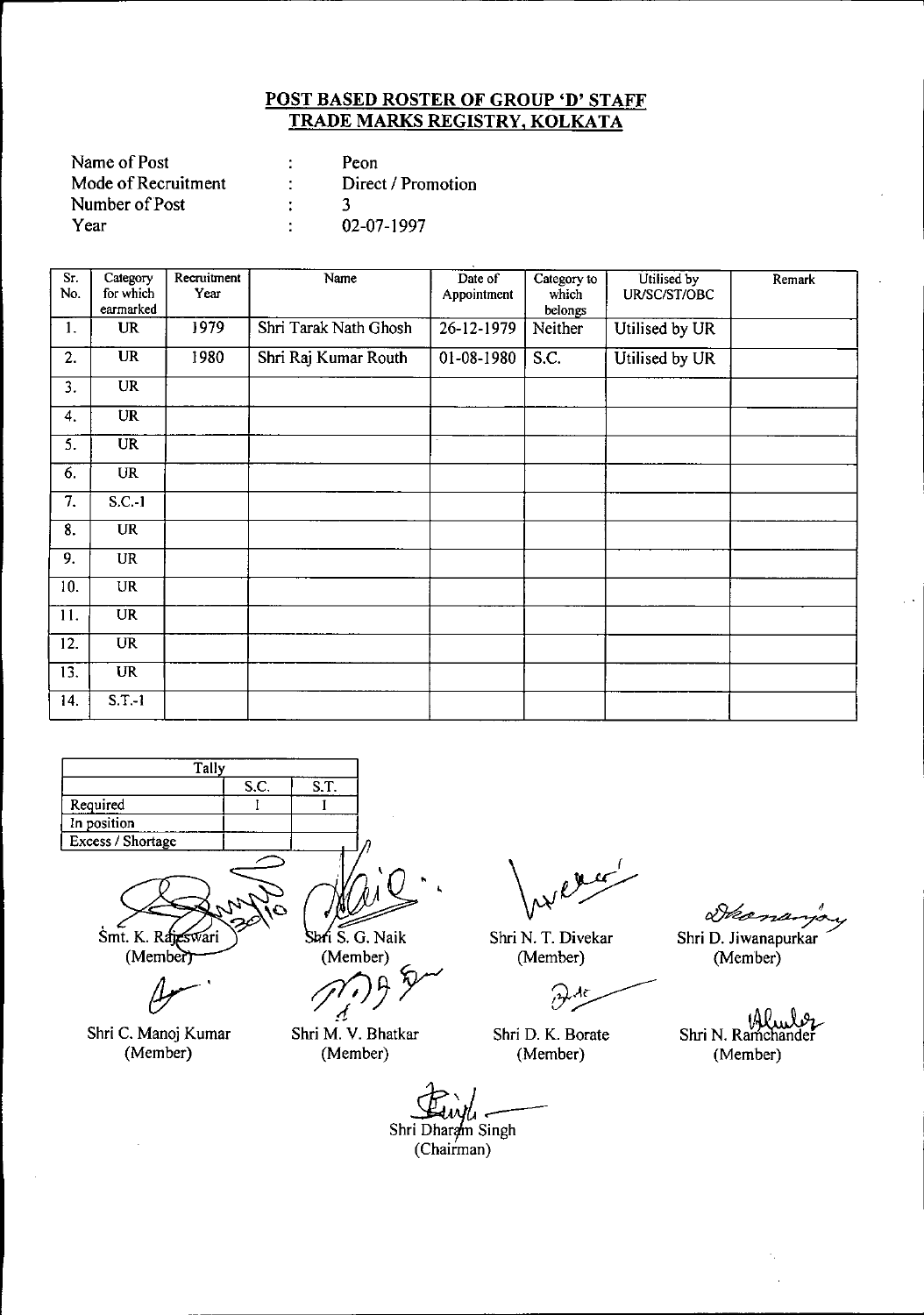| Name of Post        |   | Peon               |
|---------------------|---|--------------------|
| Mode of Recruitment |   | Direct / Promotion |
| Number of Post      |   |                    |
| Year                | ٠ | 31-12-1997         |

| $\overline{\text{Sr.}}$<br>No. | Category<br>for which<br>earmarked | Recruitment<br>Year | Name                  | Date of<br>Appointment | Category to<br>which<br>belongs | Utilised by<br>UR/SC/ST/OBC | Remark |
|--------------------------------|------------------------------------|---------------------|-----------------------|------------------------|---------------------------------|-----------------------------|--------|
| 1.                             | UR                                 | 1979                | Shri Tarak Nath Ghosh | 26-12-1979             | Neither                         | Utilised by UR              |        |
| 2.                             | <b>UR</b>                          | 1980                | Shri Raj Kumar Routh  | 01-08-1980             | S.C.                            | Utilised by UR              |        |
| 3.                             | <b>UR</b>                          |                     |                       |                        |                                 |                             |        |
| 4.                             | <b>UR</b>                          |                     |                       |                        |                                 |                             |        |
| 5.                             | <b>UR</b>                          |                     |                       |                        |                                 |                             |        |
| 6.                             | UR                                 |                     |                       |                        |                                 |                             |        |
| 7.                             | $S.C.-1$                           |                     |                       |                        |                                 |                             |        |
| 8.                             | $\overline{UR}$                    |                     |                       |                        |                                 |                             |        |
| 9.                             | <b>UR</b>                          |                     |                       |                        |                                 |                             |        |
| 10.                            | <b>UR</b>                          |                     |                       |                        |                                 |                             |        |
| 11.                            | $\overline{UR}$                    |                     |                       |                        |                                 |                             |        |
| 12.                            | <b>UR</b>                          |                     |                       |                        |                                 |                             |        |
| 13.                            | <b>UR</b>                          |                     |                       |                        |                                 |                             |        |
| 14.                            | $S.T.-1$                           |                     |                       |                        |                                 |                             |        |

**Tally** Required **In osition** Excess*I* Shortage S.c. 1 S.T. I

Smt. K. Rajsswari (Member)

*dr-*

Shri C. Manoj Kumar (Member)

,<br>,<br>, Shri S. G. Naik

(Member)

 $\zeta$ member)<br>*1<sup>7</sup>*.

Shri M. V. Bhatkar (Member)

 $\mathbb{R}^2$ 

Shri N. T. Oivekar (Member)

B

Shri O. K. Borate (Member)

~' Shri D. Jiwanapurkar

(Member)

Shri N. Ramchander (Member)

Shri Dhamm Singh (Chairman)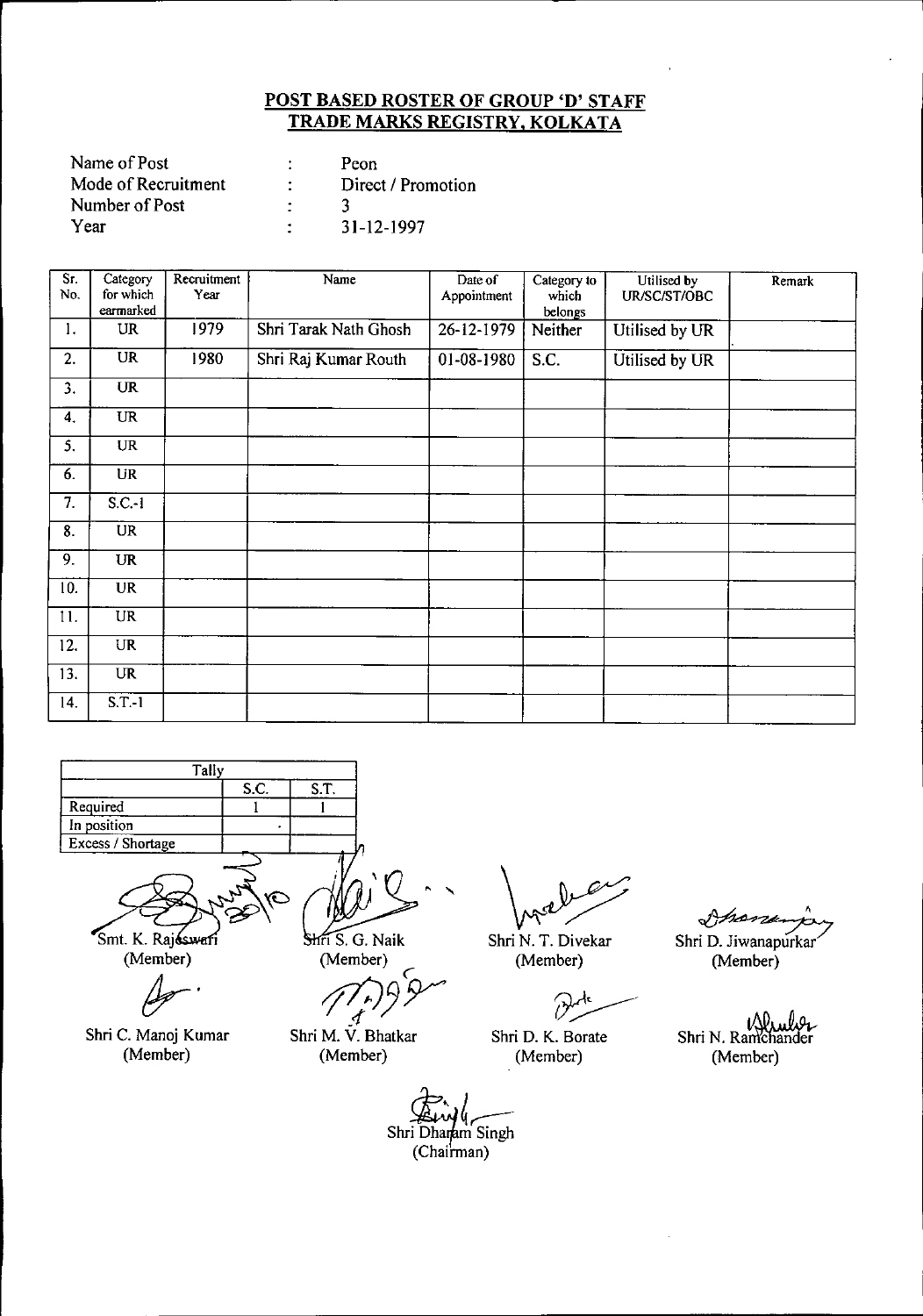| Name of Post        |    | Peon               |
|---------------------|----|--------------------|
| Mode of Recruitment | ٠. | Direct / Promotion |
| Number of Post      |    |                    |
| Year                |    | 31-12-1998         |

| Sr.<br>No. | Category<br>for which<br>earmarked | Recruitment<br>Year | Name                  | Date of<br>Appointment | Category to<br>which<br>belongs | Utilised by<br>UR/SC/ST/OBC | Remark |
|------------|------------------------------------|---------------------|-----------------------|------------------------|---------------------------------|-----------------------------|--------|
| 1.         | <b>UR</b>                          | 1979                | Shri Tarak Nath Ghosh | 26-12-1979             | Neither                         | Utilised by UR              |        |
| 2.         | <b>UR</b>                          | 1980                | Shri Raj Kumar Routh  | 01-08-1980             | S.C.                            | Utilised by UR              |        |
| 3.         | <b>UR</b>                          |                     |                       |                        |                                 |                             |        |
| 4.         | <b>UR</b>                          |                     |                       |                        |                                 |                             |        |
| 5.         | $\overline{UR}$                    |                     |                       |                        |                                 |                             |        |
| 6.         | <b>UR</b>                          |                     |                       |                        |                                 |                             |        |
| 7.         | $S.C.-1$                           |                     |                       |                        |                                 |                             |        |
| 8.         | <b>UR</b>                          |                     |                       |                        |                                 |                             |        |
| 9.         | <b>UR</b>                          |                     |                       |                        |                                 |                             |        |
| 10.        | UR                                 |                     |                       |                        |                                 |                             |        |
| 11.        | $\overline{UR}$                    |                     |                       |                        |                                 |                             |        |
| 12.        | <b>UR</b>                          |                     |                       |                        |                                 |                             |        |
| 13.        | <b>UR</b>                          |                     |                       |                        |                                 |                             |        |
| 14.        | $S.T.-1$                           |                     |                       |                        |                                 |                             |        |

| Tally             |      |      |
|-------------------|------|------|
|                   | S.C. | S.T. |
| Required          |      |      |
| In position       |      |      |
| Excess / Shortage |      |      |
|                   |      |      |

Smt. K. Rajeswari (Member)

*!Jr'*

Shri C. Manoj Kumar (Member)

~. Shri S. G. Naik

(Member) ~

*<i>47.*<br>Shri M. V. Bhatkar

(Member)

Shri N. T. Divekar (Member)

Shri D. K. Borate (Member)

Ihunomp Shri D. Jiwanapurkar (Member)

. IAtLr Shri N. Ramchander (Member)

۰.

**Ex** in the strip of the strip of the strip of the strip of the strip of the strip of the strip of the strip of the strip of the strip of the strip of the strip of the strip of the strip of the strip of the strip of the st

(Chairman)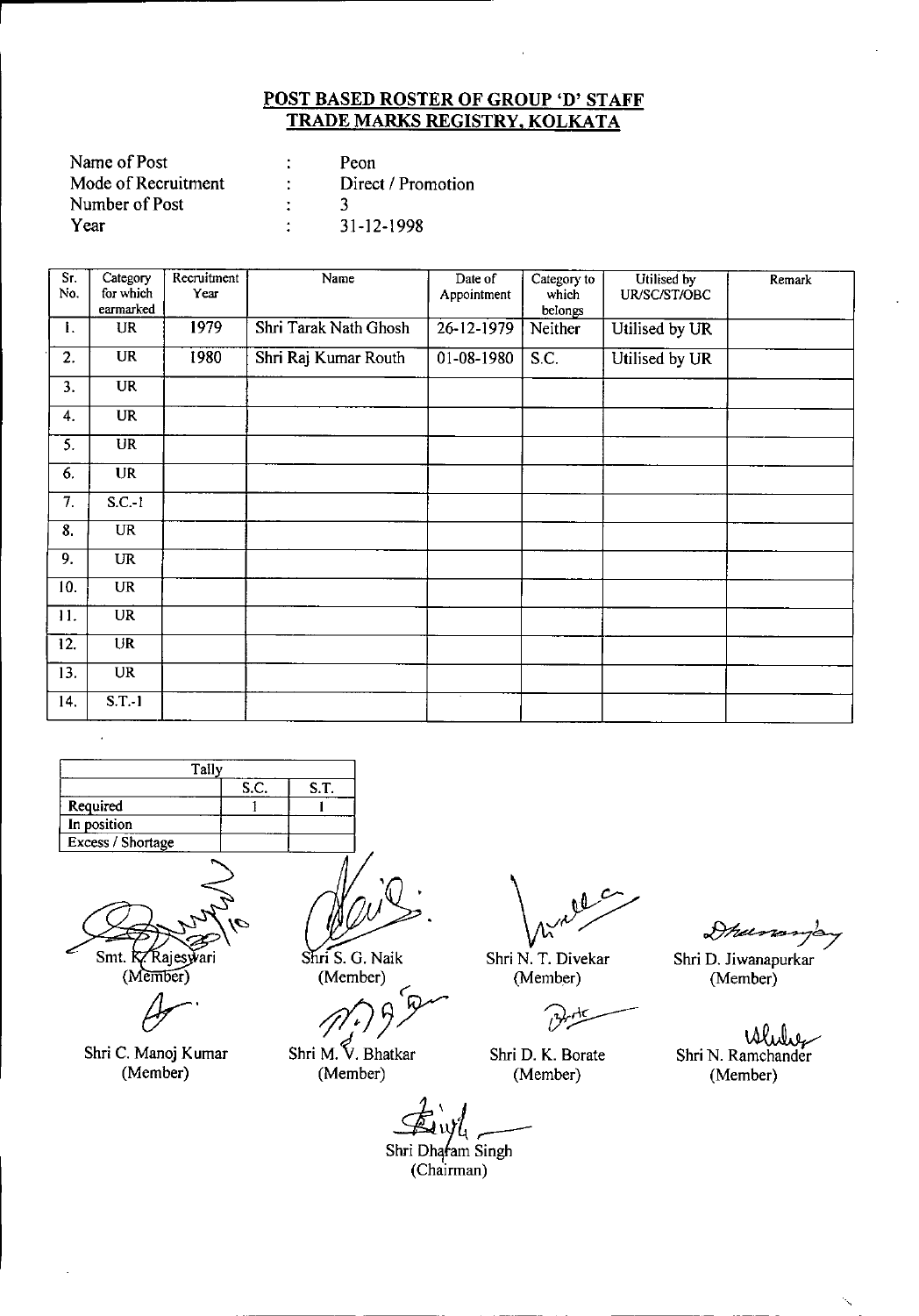| Name of Post        |        | Peon               |
|---------------------|--------|--------------------|
| Mode of Recruitment | $\sim$ | Direct / Promotion |
| Number of Post      |        |                    |
| Year                |        | 31-12-1999         |

| $\overline{\text{Sr.}}$<br>No. | Category<br>for which  | Recruitment<br>Year | Name                  | Date of<br>Appointment | Category to<br>which | Utilised by<br>UR/SC/ST/OBC | Remark |
|--------------------------------|------------------------|---------------------|-----------------------|------------------------|----------------------|-----------------------------|--------|
|                                | earmarked              |                     |                       |                        | belongs              |                             |        |
| 1.                             | UR                     | 1979                | Shri Tarak Nath Ghosh | 26-12-1979             | Neither              | Utilised by UR              |        |
| 2.                             | <b>UR</b>              | 1980                | Shri Raj Kumar Routh  | 01-08-1980             | S.C.                 | Utilised by UR              |        |
| 3.                             | UR                     |                     |                       |                        |                      |                             |        |
| 4.                             | <b>UR</b>              |                     |                       |                        |                      |                             |        |
| 5.                             | <b>UR</b>              |                     |                       |                        |                      |                             |        |
| 6.                             | UR                     |                     |                       |                        |                      |                             |        |
| 7.                             | $S.C.-1$               |                     |                       |                        |                      |                             |        |
| 8.                             | $\overline{\text{UR}}$ |                     |                       |                        |                      |                             |        |
| 9.                             | <b>UR</b>              |                     |                       |                        |                      |                             |        |
| 10.                            | $\overline{UR}$        |                     |                       |                        |                      |                             |        |
| 11.                            | $\overline{UR}$        |                     |                       |                        | $\cdot$              |                             |        |
| 12.                            | $\overline{\text{UR}}$ |                     |                       |                        |                      |                             |        |
| 13.                            | UR                     |                     |                       |                        |                      |                             |        |
| 14.                            | $S.T.-1$               |                     |                       |                        |                      |                             |        |

| Tally             |  |  |  |  |  |  |
|-------------------|--|--|--|--|--|--|
| S.C.<br>S.T.      |  |  |  |  |  |  |
| Required          |  |  |  |  |  |  |
| In position       |  |  |  |  |  |  |
| Excess / Shortage |  |  |  |  |  |  |
|                   |  |  |  |  |  |  |

~~ .<br>مرب

Smt. K. Rajeswari (Member)

~'

Shri C. Manoj Kumar (Member)

*r (~W\$'\*

Shri S. G. Naik (Member)

*!f!JJ'T* -!.

Shri M. V. Bhatkar (Member)

Shri N. T. Divekar (Member) (Member)

 $\partial^{\lambda}$ 

Shri D. K. Borate (Member)

Manary's

Shri D. Jiwanapurkar

W. Shri N. Ramchandel (Member)

 $f(x)$  $\pm$ cmpl<sub>1</sub> $-$ 

Shri Dharam Singh (Chairman)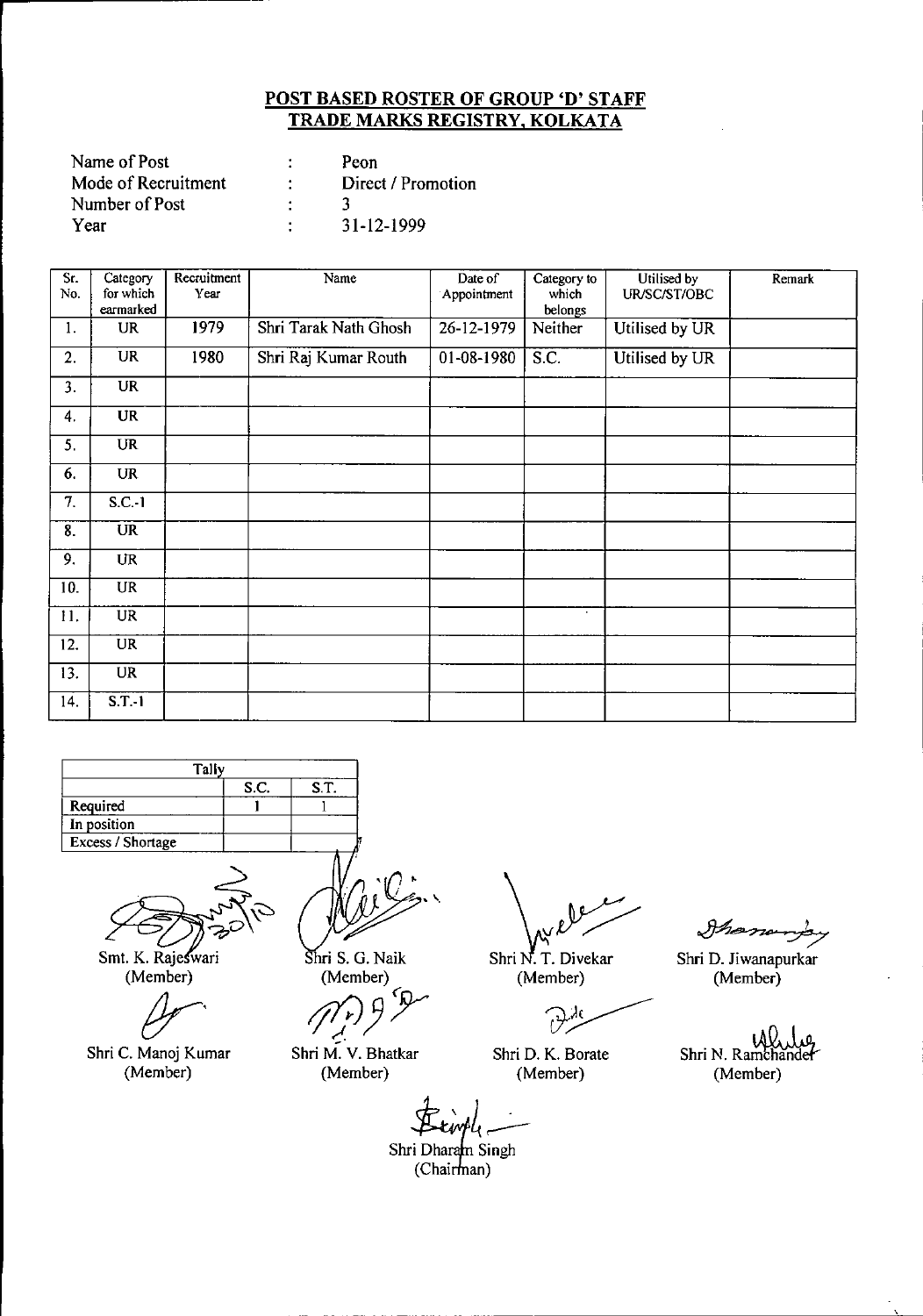| Name of Post        | Peon               |
|---------------------|--------------------|
| Mode of Recruitment | Direct / Promotion |
| Number of Post      |                    |
| Year                | 31-12-2000         |

| Sr.<br>No.        | Category<br>for which<br>earmarked | Recruitment<br>Year | Name                  | Date of<br>Appointment | Category<br>to which<br>belongs | Utilised by<br>UR/SC/ST/OBC | Remark                |
|-------------------|------------------------------------|---------------------|-----------------------|------------------------|---------------------------------|-----------------------------|-----------------------|
| 1.                | <b>UR</b>                          | 1979                | Shri Tarak Nath Ghosh | 26-12-1979             | Neither                         | Utilised by UR              |                       |
| 2.                | <b>UR</b>                          | 1980                | Shri Raj Kumar Routh  | 01-08-1980             | S.C.                            | Utilised by UR              | Vacated on 30-07-2000 |
| 3.                | <b>UR</b>                          | 2000                | Shri Ajay Kumar Routh | $01 - 11 - 2000$       | S.C.                            | Utilised by S.C.            | Comp. appointment     |
| 4.                | $O.B.C.-1$                         |                     |                       |                        |                                 |                             |                       |
| 5.                | <b>UR</b>                          |                     |                       |                        |                                 |                             |                       |
| 6.                | <b>UR</b>                          |                     |                       |                        |                                 |                             |                       |
| 7.                | $S.C.-1$                           |                     |                       |                        |                                 |                             |                       |
| 8.                | $O.B.C.-2$                         |                     |                       | $\bullet$              |                                 |                             |                       |
| 9.                | <b>UR</b>                          |                     |                       |                        |                                 |                             |                       |
| 10.               | <b>UR</b>                          |                     |                       |                        |                                 |                             |                       |
| 11.               | <b>UR</b>                          |                     |                       |                        |                                 |                             | $\sim$                |
| $\overline{12}$ . | $O.B.C.-3$                         |                     |                       |                        |                                 |                             |                       |
| 13.               | UR                                 |                     |                       |                        |                                 |                             |                       |
| 14.               | $S.T.-1$                           |                     |                       |                        |                                 |                             |                       |

| Tally             |                   |      |     |  |  |  |
|-------------------|-------------------|------|-----|--|--|--|
|                   | S.C.              | S.T. | OBC |  |  |  |
| Required          |                   |      |     |  |  |  |
| sIn position      |                   |      |     |  |  |  |
| Excess / Shortage | $\sim$ Til $\sim$ |      |     |  |  |  |
|                   |                   |      |     |  |  |  |

Smt. K. Rajeswarj

.......<br>A

Shri C. Manoj Kumar (Member)

Shri S. G. Naik (Member)

.- *'l1?3Y*

Shri M. V. Bhatkar (Member)

— Y

Shri N. T. Divekar (Member)

red The Contract of the Shri D. K. Borate

(Member)

She Shri D. Jiwanapurkar (Member)

ъW Shri N. Ramchander (Member)

 $\leftarrow$ <br>i Dhayam<br>(Chairmar  $\frac{1}{2}$ 11.- Shri Dharam Singh  $(Cha$   $rman)$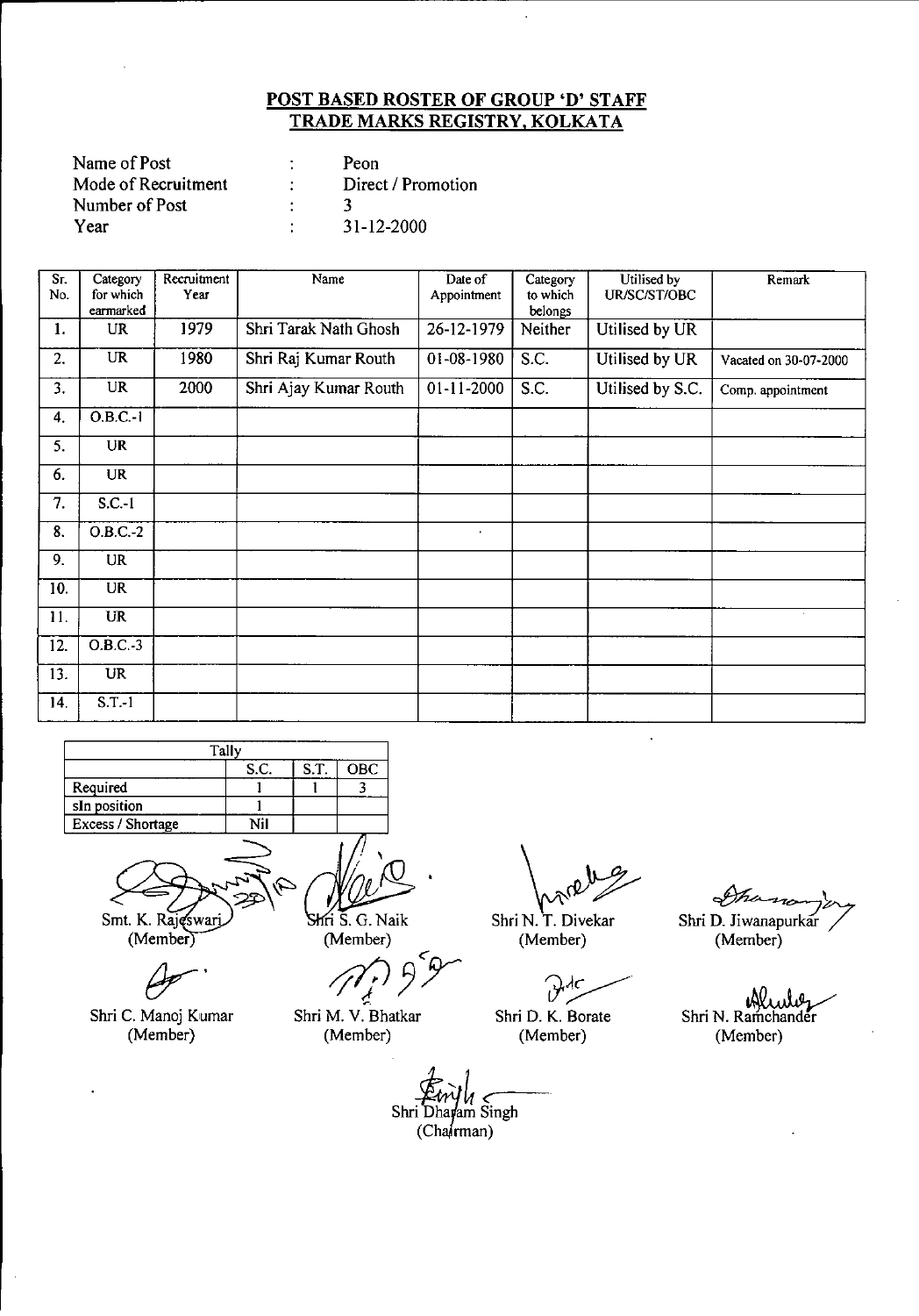| Name of Post        | Peon               |
|---------------------|--------------------|
| Mode of Recruitment | Direct / Promotion |
| Number of Post      |                    |
| Year                | 31-12-2001         |

| Sr.<br>No. | Category<br>for which<br>earmarked | Recruitment<br>Year | Name                  | Date of<br>Appointment | Category<br>to which<br>belongs | Utilised by<br>UR/SC/ST/OBC | Remark                |
|------------|------------------------------------|---------------------|-----------------------|------------------------|---------------------------------|-----------------------------|-----------------------|
| 1.         | <b>UR</b>                          | 1979                | Shri Tarak Nath Ghosh | 26-12-1979             | Neither                         | Utilised by UR              |                       |
| 2.         | <b>UR</b>                          | 1980                | Shri Raj Kumar Routh  |                        |                                 |                             | Vacated on 30-07-2000 |
| 3.         | UR                                 | 2000                | Shri Ajay Kumar Routh | $01-11-2000$           | S.C.                            | Utilised by S.C.            | Comp. appointment     |
| 4.         | O.B.C.1                            |                     |                       |                        |                                 |                             |                       |
| 5.         | <b>UR</b>                          |                     |                       |                        |                                 |                             |                       |
| 6.         | <b>UR</b>                          |                     |                       |                        |                                 |                             |                       |
| 7.         | $S.C.-1$                           |                     |                       |                        |                                 |                             |                       |
| 8.         | $O.B.C.-2$                         |                     |                       |                        |                                 |                             |                       |
| 9.         | <b>UR</b>                          |                     |                       |                        |                                 |                             |                       |
| 10.        | <b>UR</b>                          |                     |                       |                        |                                 |                             |                       |
| 11.        | <b>UR</b>                          |                     |                       |                        |                                 |                             |                       |
| 12.        | $O.B.C.-3$                         |                     |                       |                        |                                 |                             |                       |
| 13.        | <b>UR</b>                          |                     |                       |                        |                                 |                             |                       |
| 14.        | $S.T.-1$                           |                     |                       |                        |                                 |                             |                       |

| Tally             |      |      |            |  |  |
|-------------------|------|------|------------|--|--|
|                   | S.C. | S.T. | <b>OBC</b> |  |  |
| Required          |      |      |            |  |  |
| In position       |      |      |            |  |  |
| Excess / Shortage | NH   |      |            |  |  |
|                   |      |      |            |  |  |



Smt. K. Rajeswari<br>(Member)

Shri C. Manoj Kumar (Member)

Shri S. G. Naik<br>(Member)

(Member)<br>(*nr)* 9 P

Shri M. V. Bhatkar (Member)

Shri N. T. Divekar (Member)

 $\partial$ ч٢

Shri D. K. Borate (Member)

Sha

Shri D. Jiwanapurkar (Member)

Shri N. Ramchander (Member)

*~tr--* Shri~.ha(am Singh (Chairmar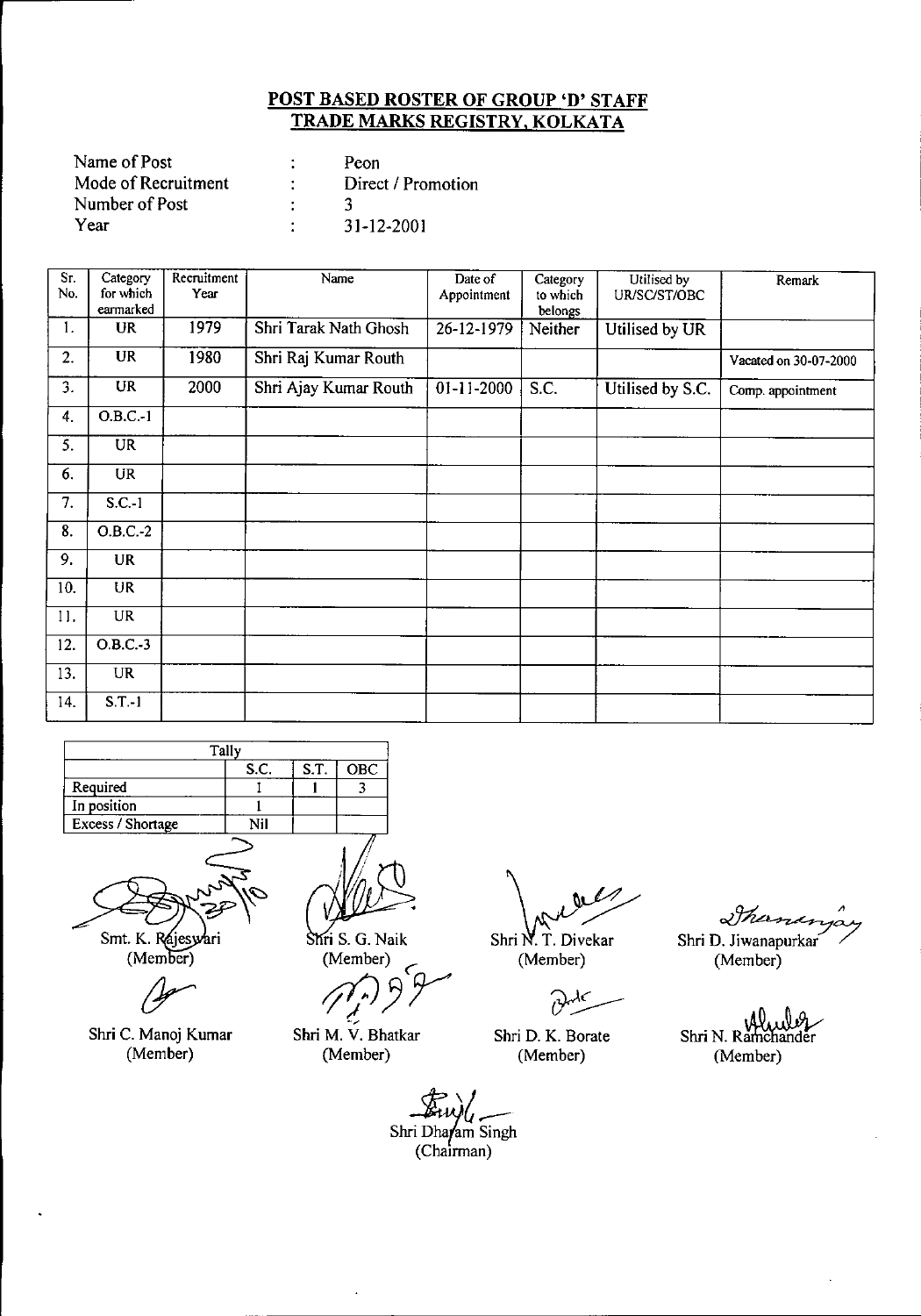| Name of Post        |   | Peon               |
|---------------------|---|--------------------|
| Mode of Recruitment |   | Direct / Promotion |
| Number of Post      |   |                    |
| Year                | ٠ | 31-12-2002         |

| Sr.<br>No. | Category<br>for which<br>earmarked | Recruitment<br>Year | Name                  | Date of<br>Appointment | Category<br>to which<br>belongs | Utilised by<br>UR/SC/ST/OBC | Remark                |
|------------|------------------------------------|---------------------|-----------------------|------------------------|---------------------------------|-----------------------------|-----------------------|
| 1.         | <b>UR</b>                          | 1979                | Shri Tarak Nath Ghosh | 26-12-1979             | Neither                         | Utilised by UR              |                       |
| 2.         | <b>UR</b>                          | 1980                | Shri Raj Kumar Routh  |                        |                                 |                             | Vacated on 30-07-2000 |
| 3.         | <b>UR</b>                          | 2000                | Shri Ajay Kumar Routh | $01 - 11 - 2000$       | S.C.                            | Utilised by S.C.            | Comp. appointment     |
| 4.         | $\overline{O.B.C.}$ -1             |                     |                       |                        |                                 |                             |                       |
| 5.         | <b>UR</b>                          |                     |                       |                        |                                 |                             |                       |
| 6.         | <b>UR</b>                          |                     |                       |                        |                                 |                             |                       |
| 7.         | $S.C.-1$                           |                     |                       |                        |                                 |                             |                       |
| 8.         | $O.B.C.-2$                         |                     |                       |                        |                                 |                             |                       |
| 9.         | <b>UR</b>                          |                     |                       |                        |                                 |                             |                       |
| 10.        | <b>UR</b>                          |                     |                       |                        |                                 |                             |                       |
| 11.        | <b>UR</b>                          |                     |                       |                        |                                 |                             |                       |
| 12.        | $O.B.C.-3$                         |                     |                       |                        |                                 |                             |                       |
| 13.        | <b>UR</b>                          |                     |                       |                        |                                 |                             |                       |
| 14.        | $S.T.-1$                           |                     |                       |                        |                                 |                             |                       |

| Tally               |  |  |  |  |  |  |  |
|---------------------|--|--|--|--|--|--|--|
| S.T.<br>OBC<br>S.C. |  |  |  |  |  |  |  |
| Required            |  |  |  |  |  |  |  |
| In position         |  |  |  |  |  |  |  |
| Excess / Shortage   |  |  |  |  |  |  |  |
|                     |  |  |  |  |  |  |  |

Smt. K. Rajeswari (Member)

Shri C. Manoj Kumar (Member)

/ Shri S. G. Naik

(Member)

*;j7:J* 3Y- *<C*

Shri M. V. Bhatkar (Member)

Shri N. T. Divekar (Member)

 $^4$ 

Shri D. K. Borate (Member)

Shananje Shri D. Jiwanapurkar (Member)

 $\mathbf{r}$ 

Shri N. Ramchander (Member)

*~~tr-.* Shri **Dh** <sup>m</sup> Singh  $(Cha**frman**)$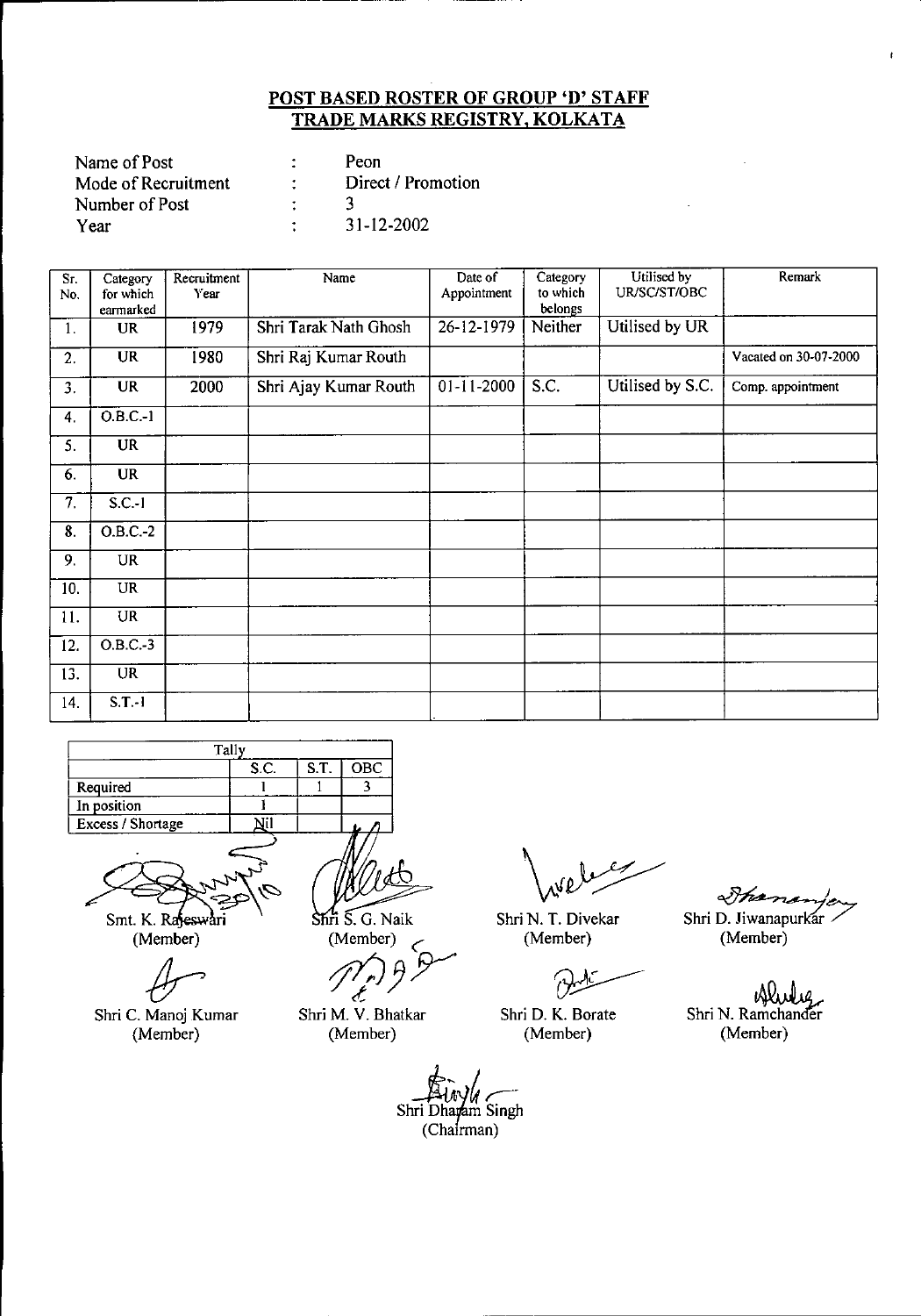| Name of Post        | Peon               |  |
|---------------------|--------------------|--|
| Mode of Recruitment | Direct / Promotion |  |
| Number of Post      |                    |  |
| Year                | $31 - 12 - 2003$   |  |

| $\overline{\text{Sr}}$<br>No. | Category<br>for which<br>earmarked | Recruitment<br>Year | Name                  | Date of<br>Appointment | Category<br>to which<br>belongs | Utilised by<br>UR/SC/ST/OBC | Remark                |
|-------------------------------|------------------------------------|---------------------|-----------------------|------------------------|---------------------------------|-----------------------------|-----------------------|
| 1.                            | UR                                 | 1979                | Shri Tarak Nath Ghosh | 26-12-1979             | Neither                         | Utilised by UR              |                       |
| 2.                            | $\overline{\text{UR}}$             | 1980                | Shri Raj Kumar Routh  |                        |                                 |                             | Vacated on 30-07-2000 |
| 3.                            | <b>UR</b>                          | 2000                | Shri Ajay Kumar Routh | $01-11-2000$           | S.C.                            | Utilised by S.C.            | Comp. appointment     |
| 4.                            | $O.B.C.-1$                         |                     |                       |                        |                                 |                             |                       |
| 5.                            | <b>UR</b>                          |                     |                       |                        |                                 |                             |                       |
| 6.                            | <b>UR</b>                          |                     |                       |                        |                                 |                             |                       |
| 7.                            | $S.C.-1$                           |                     |                       |                        |                                 |                             |                       |
| $\overline{\mathbf{8}}$ .     | $O.B.C.-2$                         |                     |                       |                        |                                 |                             |                       |
| 9.                            | <b>UR</b>                          |                     |                       |                        |                                 |                             |                       |
| 10.                           | <b>UR</b>                          |                     |                       |                        |                                 |                             |                       |
| 11.                           | <b>UR</b>                          |                     |                       |                        |                                 |                             |                       |
| 12.                           | $O.B.C.-3$                         |                     |                       |                        |                                 |                             |                       |
| 13.                           | <b>UR</b>                          |                     | $\epsilon$            |                        |                                 |                             |                       |
| 14.                           | $S.T-1$                            |                     |                       |                        |                                 |                             |                       |

|                   | Tally |      |     |
|-------------------|-------|------|-----|
|                   | S.C.  | S.T. | OBC |
| Required          |       |      |     |
| In position       |       |      |     |
| Excess / Shortage | Nil   |      |     |
|                   |       |      |     |

Smt. K. Rafeswari  $(Member)$ 

Shri C. Manoj Kumar (Member)

SHT S. G. Naik (Member)

r: *0JJ!r*

Shri M. V. Bhatkar (Member)

Shri N. T. Divekar (Member)

Shri D. K. Borate (Member)

Shri D. Jiwanapurkar (Member)

ylwleg Shri N. Ramchander (Member)

Shri Dharam Singh  $(Chairman)$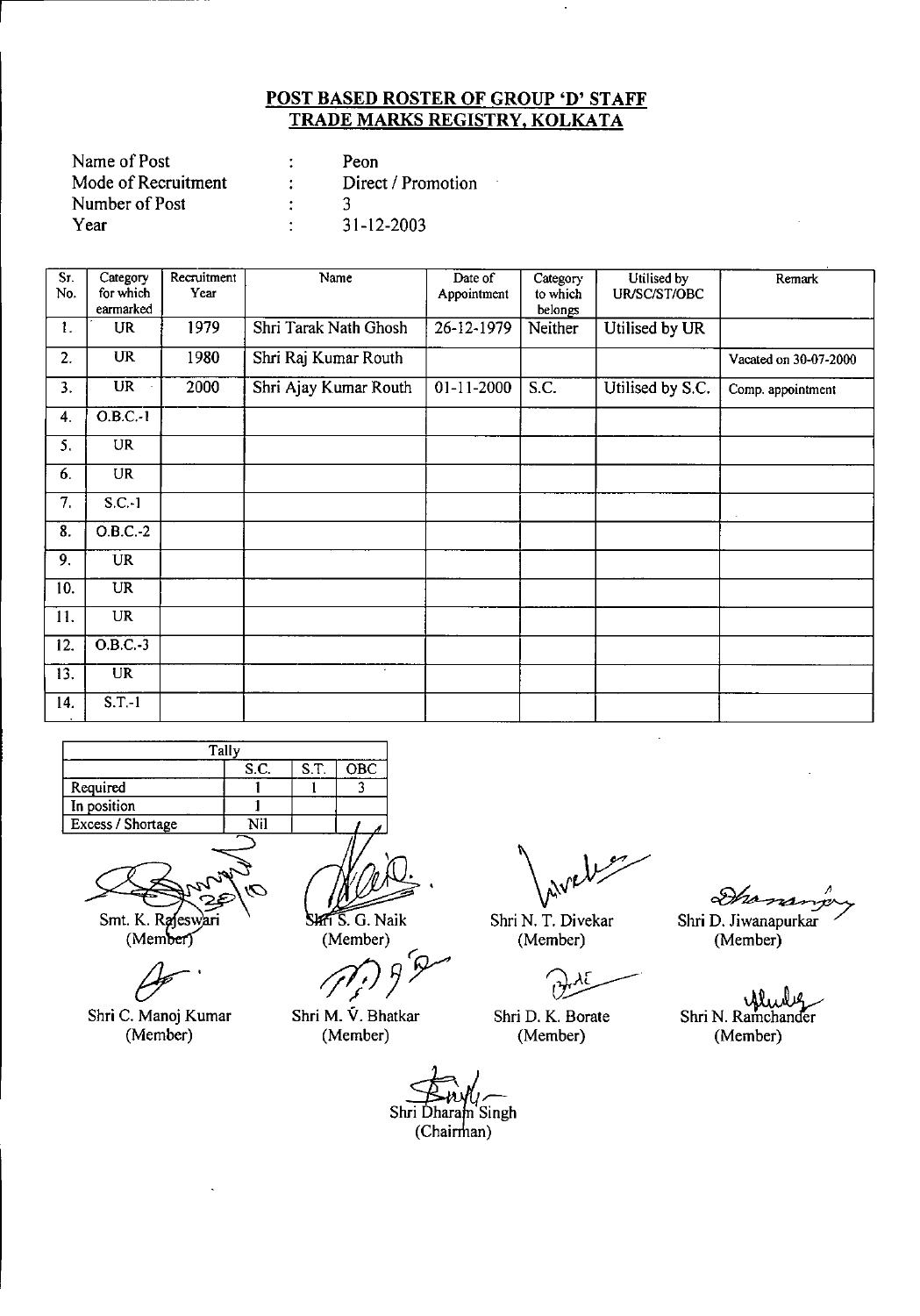| Name of Post        | Peon               |
|---------------------|--------------------|
| Mode of Recruitment | Direct / Promotion |
| Number of Post      |                    |
| Year                | $31 - 12 - 2004$   |

| Sr.<br>No. | Category<br>for which<br>earmarked | Recruitment<br>Year | Name                  | Date of<br>Appointment | Category<br>to which<br>belongs | Utilised by<br>UR/SC/ST/OBC | Remark                |
|------------|------------------------------------|---------------------|-----------------------|------------------------|---------------------------------|-----------------------------|-----------------------|
| 1.         | UR                                 | 1979                | Shri Tarak Nath Ghosh | 26-12-1979             | Neither                         | Utilised by UR              |                       |
| 2.         | UR                                 | 1980                | Shri Raj Kumar Routh  |                        |                                 |                             | Vacated on 30-07-2000 |
| 3.         | <b>UR</b>                          | 2000                | Shri Ajay Kumar Routh | $01 - 11 - 2000$       | S.C.                            | Utilised by S.C.            | Comp. appointment     |
| 4.         | $O.B.C.-1$                         |                     |                       |                        |                                 |                             |                       |
| 5.         | <b>UR</b>                          |                     |                       |                        |                                 |                             |                       |
| 6.         | <b>UR</b>                          |                     |                       |                        |                                 |                             |                       |
| 7.         | $S.C.-1$                           |                     |                       |                        |                                 |                             |                       |
| 8.         | $O.B.C.-2$                         |                     |                       |                        |                                 |                             |                       |
| 9.         | <b>UR</b>                          |                     |                       |                        |                                 |                             |                       |
| 10.        | <b>UR</b>                          |                     |                       |                        |                                 |                             |                       |
| 11.        | <b>UR</b>                          |                     |                       |                        |                                 |                             |                       |
| 12.        | $O.B.C.-3$                         |                     |                       |                        |                                 |                             |                       |
| 13.        | <b>UR</b>                          |                     |                       |                        |                                 |                             |                       |
| 14.        | $S.T - I$                          |                     |                       |                        |                                 |                             |                       |

| Tally             |      |      |            |  |
|-------------------|------|------|------------|--|
|                   | S.C. | S.T. | <b>OBC</b> |  |
| Required          |      |      |            |  |
| In position       |      |      |            |  |
| Excess / Shortage | Nil  |      |            |  |
|                   |      |      |            |  |

Smt. K. Rajeswarj (Member)

Shri C. Manoj Kumar (Member)

ShrTS. G. Naik

(Member)<br>(*i*)  $\frac{1}{2}$ 

.<br>.<br>. Shri M. V. Bhatkar (Member)

*\'ftr/* Shri N. T. Divekar

(Member)

Shri D. K. Borate (Member)

Shri D. Jiwanapurkar (Member)

*~ I'*

.~ Shri N. Ramchander (Member)

Shri Dharam Singh  $(Chainman)$